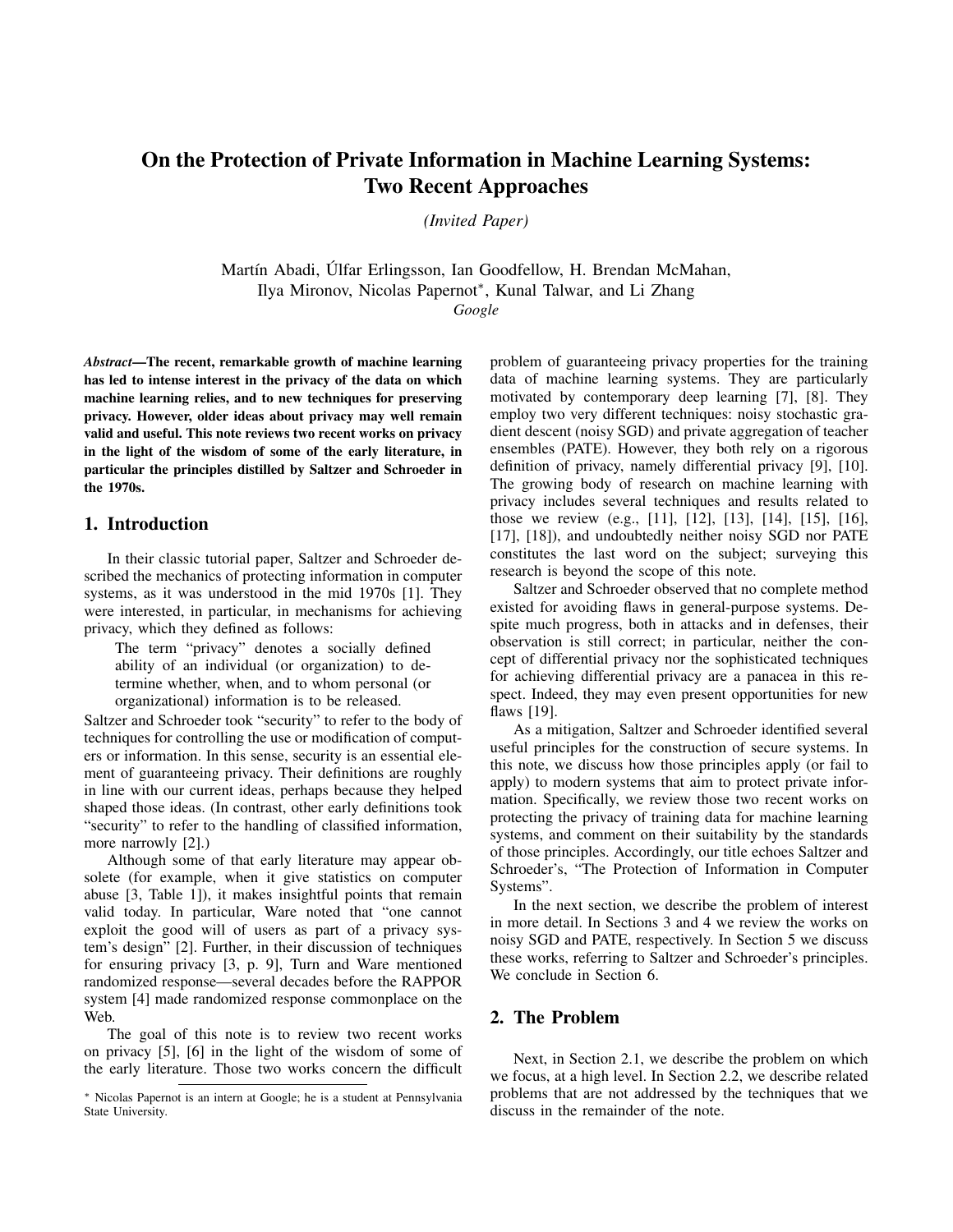## 2.1. Framing

We are broadly interested in supervised learning of classification tasks. A classification task is simply a function  $f$ from examples to classes, for instance from images of digits to the corresponding integers. (In a more refined definition, f may assign a probability to each class for each example; we omit these probabilities below.) The learning of such a task means finding another function g, called a model, that approximates  $f$  well by some metric. Once the model  $q$  is picked, applying it to inputs is called inference. The learning is supervised when it is based on a collection of known input-output pairs (possibly with some errors); this collection is the training data.

Since this training data may be sensitive, its protection is an obvious concern, but the corresponding threat model is somewhat less obvious. Attacks may have at least two distinct goals, illustrated by the work of Fredrikson et al. [20] and that of Shokri et al. [21], respectively:

- the extraction of training data (total or partial) from a model g, or
- testing whether an input-output pair, or simply an input or an output, is part of the training data.

We wish to prevent both. The definition of differential privacy gives bounds on the probability that two datasets can be distinguished, thus rigorously addressing membership tests. The extraction of training data seems a little difficult to characterize formally; intuitively, however, it appears harder than membership tests. (Shokri et al. also discuss a weak form of model inversion that appears incomparable with membership tests.) Therefore, we focus on membership tests, and rely on the definition of differential privacy.

Moreover, at least two kinds of threats are worth considering; we call them "black-box" and "white-box", respectively:

- "black-box": attackers can apply the model  $q$  to new inputs of their choice, possibly up to some number of times or under other restrictions, or
- "white-box": attackers can inspect the internals of the model  $q$ .

"White-box" threats subsume "black-box" threats (in other words, they are more severe), since attackers with access to the internals of a model can trivially apply the model to inputs of their choice. "Black-box" threats may be the most common, but full-blown "white-box" threats are not always unrealistic, in particular if models are deployed on devices that attackers control. Finally, the definition of "white-box" threats is simpler than that of "black-box" threats, since it does not refer to restrictions. For these reasons, we focus on "white-box" threats.

Attackers may also act during the learning process, for example tampering with some of the training data, or reading intermediate states of the learning system. Noisy SGD and PATE are rather resilient to those attacker capabilities, which we do not consider in detail for simplicity.

The term "protection" sometimes refers, specifically, to protection from programs [22]. When we discuss the protection of training data, we may use the term with a broader, informal meaning. This distinction is unimportant for our purposes.

## 2.2. Other Problems

Related problems pertain to other learning tasks, to other data, and to other aspects of machine learning systems.

2.2.1. Privacy in Other Learning Tasks. There is more to machine learning than the supervised learning of classification tasks. In particular, generative models, which aim to generate samples from a distribution, are another important province of machine learning.

Thinking about privacy has not progressed at an even pace across all areas of machine learning. However, we may hope that some core ideas and techniques may be broadly applicable. For example, many learning techniques employ SGD-like iterative techniques, and noisy variants of those may be able to guarantee privacy properties.

2.2.2. Privacy for Inference Inputs. This note focuses on training data, rather than on the inputs that machine learning systems receive after they are trained and deployed, at inference time. Cryptographic techniques, such as such as CryptoNets [23], can protect those inputs.

Technically, from a privacy perspective, training time and inference time are different in several ways. In particular, the ability of machine learning systems to memorize data [24] is a concern at training time but not at inference time. Similarly, it may be desirable for a machine learning system to accumulate training data and to use the resulting models for some time, within the bounds of data-retention policies, while the system may not need to store the inputs that it receives for inference.

Finally, users's concerns about privacy may be rather different with regards to training and inference. While in many applications users see a direct, immediate benefit at inference time, the connection between their providing data and a benefit to them or to society (such as improved service) is less evident at training time. Accordingly, some users may well be comfortable submitting their data for inference but not contributing it for training purposes.

Nevertheless, some common concerns about privacy focus on inference rather than training. The question "what can Big Brother infer about me?" pertains to inference. It is outside the scope of the techniques that we discuss below.

2.2.3. A Systems Perspectives. Beyond the core of machine learning algorithms, privacy may depend on other aspects of the handling of training data in machine learning systems, throughout the data's life cycle:

• measures for sanitizing the data, such as anonymization, pseudonymization, aggregation, generalization, and the stripping of outliers, when the data is collected;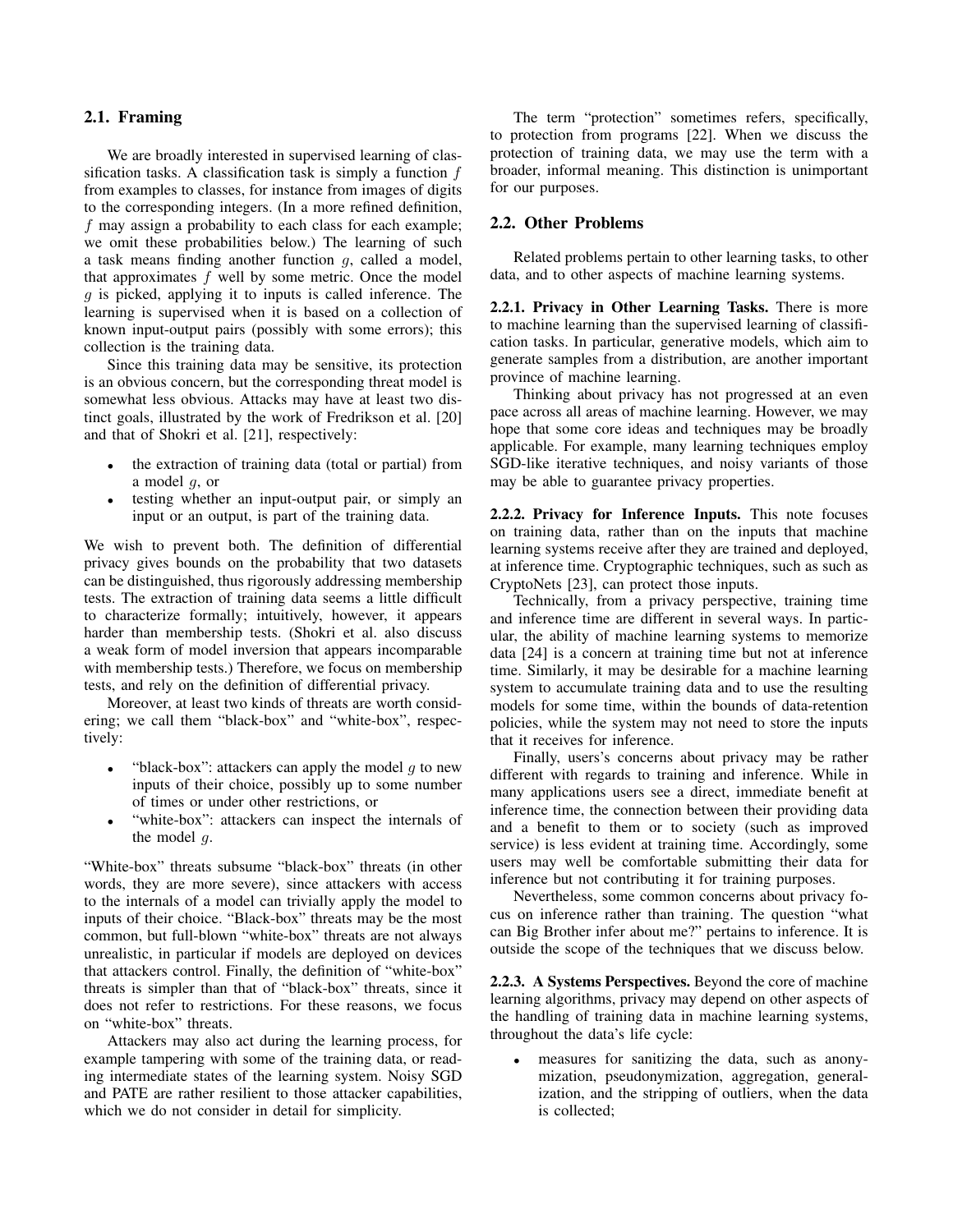- traditional access controls, for the raw data after its collection and perhaps also for derived data and the resulting machine learning models; and
- finally, policies for data retention and mechanisms for data deletion.

In practice, a holistic view of the handling of private information is essential for providing meaningful end-to-end protection.

# 3. Noisy SGD

Many machine learning techniques rely on parametric functions as models. Such a parametric function  $q$  takes as input a parameter  $\theta$  and an example x and outputs a class  $g(\theta, x)$ . For instance,  $\theta$  may be the collection of weights and biases of a deep neural network [7], [8]. With each  $g$  and θ one associates a loss  $L(g, θ)$ , a value that quantifies the cost of any discrepancies between the model's prediction  $g(\theta, x)$  and the true value  $f(x)$ , over all examples x. The loss over the true distribution of examples  $x$  is approximated by the loss over the examples in the training data and, for those, one takes  $f(x)$  to be as given by the training data, even though this training data may occasionally be incorrect. Training the model  $q$  is the process of searching for a value of  $\theta$  with the smallest loss  $L(q, \theta)$ , or with a tolerably small loss—global minima are seldom guaranteed. After training,  $\theta$  is fixed, and new examples can be submitted. Inference consists in applying g for a fixed value of  $\theta$ .

Often, both the model q and the loss  $L$  are differentiable functions of  $\theta$ . Therefore, training often relies on gradient descent. With SGD, one repeatedly picks an example  $x$  (or a mini-batch of such examples), calculates  $q(\theta, x)$  and the corresponding loss for the current value of  $\theta$ , and adjusts  $\theta$ in order to reduce the loss by going in the opposite direction of the gradient. The magnitude of the adjustment depends on the chosen learning rate.

The addition of noise is a common technique for achieving privacy (e.g., [3]), and also a common technique in deep learning (e.g., [25]), but for privacy purposes the noise should be carefully calibrated [9]. The sensitivity of the final value of  $\theta$  to the elements of the training data is generally hard to analyze. On the other hand, since the training data affects  $\theta$  only via the gradient computations, we may achieve privacy by bounding gradients (by clipping) and by adding noise to those computations. This idea has been developed in several algorithms and systems (e.g., [14], [15], [16]). Noisy SGD, as defined in [5], is a recent embodiment of this idea, with several modifications and extensions, in particular in the accounting of the privacy loss.

# 4. PATE

The use of ensembles of models is common in machine learning [26]. If an ensemble comprises a large enough number of models, and each of the models is trained with a disjoint subset of the training data, we may reason, informally, that any predictions made by most of the models should not be based on any particular piece of the training data. In this sense, the aggregation of the models should protect privacy with respect to "black-box" threats.

Still, since the internals of each of the models in an ensemble is derived from the training data, their exposure could compromise privacy with respect to "white-box" threats. In order to overcome this difficulty, we may treat the ensemble as a set of "teachers" for a new "student" model. The "student" relies on the "teachers" only via their prediction capabilities, without access to their internals.

Training the "student" relies on querying the "teachers" about unlabelled examples. These should be disjoint from the training data whose privacy we wish to protect. It is therefore required that such unlabelled examples be available, or that they can be easily constructed. The queries should make efficient use of the "teachers", in order to minimize the privacy cost of these queries. Once the "student" is fully trained, however, the "teachers" (and any secrets they keep) can be discarded.

PATE and its variant PATE-G are based on this strategy. They belong in a line of work on knowledge aggregation and transfer for privacy [27], [28], [17]. Within this line of work, there is some diversity in goals and in specific techniques for knowledge aggregation and transfer. PATE aims to be flexible on the kinds of models it supports, and is applicable, in particular, to deep neural networks. It relies on noisy plurality for aggregation; the noise makes it possible to derive differential-privacy guarantees. The variant PATE-G relies on generative, semi-supervised methods for the knowledge transfer; currently, techniques based on generative adversarial networks (GANs) [29], [30] are yielding the best results. They lead, in particular, to state-of-the-art privacy/utility trade-offs on MNIST and SVHN benchmarks.

# 5. Principles, Revisited

In this section, we consider how the principles distilled by Saltzer and Schroeder apply to noisy SGD and to PATE. Those principles have occasionally been analyzed, revised, and extended over the years (e.g., [31], [32], [33]). We mainly refer to the principles in their original form.

Most of the protection mechanisms that Saltzer and Schroeder discussed are rather different from ours in that they do not involve data transformations. However, they also described protection by encryption (a "current research direction" when they wrote their paper); the training of a model from data is loosely analogous to applying a cryptographic transformation to the data. This analogy supports the view that noisy SGD and PATE should be within the scope of their principles.

Economy of mechanism. This principle says that the design of protection mechanisms should be kept as simple and small as possible.

Neither noisy SGD nor PATE (and its variants) seem to excel in this respect, though for somewhat different reasons:

• Although noisy SGD relies on simple algorithmic ideas that can be implemented concisely, these ideas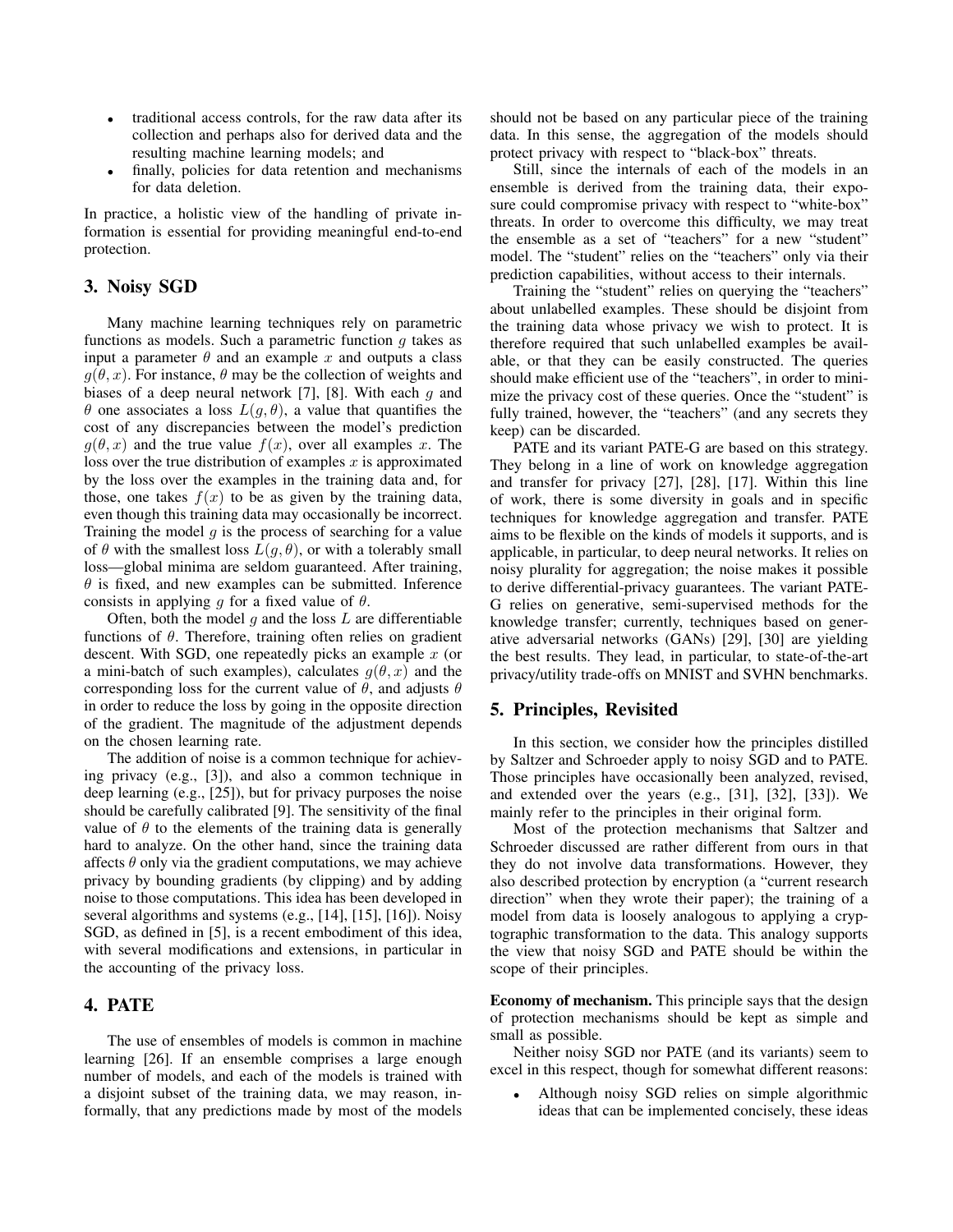directly affect SGD, which is so central to many learning algorithms. Therefore, applying noisy SGD is akin to performing open-heart surgery. The protection mechanism is not a stand-alone system component. Moreover, optimizations and extensions of learning algorithms (for example, the introduction of techniques such as batch normalization [34]) may require new methods or new analysis.

PATE involves somewhat more design details than noisy SGD. In particular, PATE-G incorporates sophisticated techniques based on GANs. On the other hand, those design details are entirely separate from the training of the "teacher" models, and independent of the internal structure of the "student" model.

It remains to be seen whether radically simpler and smaller mechanisms can be found for the same purpose.

Fail-safe defaults. This principle means that lack of access is the default. In particular, mistakes should result in refusing permission.

This principle, which is easy to interpret for traditional reference monitors, appears difficult to apply to noisy SGD, PATE, and other techniques with similar goals, which generally grant the same level of access to anyone making a request under any circumstances.

We note, however, that many of these techniques achieve a guarantee known as  $(\epsilon, \delta)$ -differential-privacy [35]; while the parameter  $\epsilon$  from the original definition of differential privacy can be viewed as a privacy cost [9], the additional parameter  $\delta$  can be viewed as a probability of failure. Prima facie, such a failure results in a loss of privacy, rather than a loss of accuracy. In this sense, the guarantee does not imply fail-safe defaults. A more refined analysis paints a subtle and interesting picture with a trade-off between the parameters  $\epsilon$  and  $\delta$  [36].

Complete mediation. This principle implies that every access to sensitive data should go through the protection mechanism.

Resistance to "white-box" threats means that the internals of models are not sensitive, so concerns about complete mediation should not apply to them, but these concerns still apply to the raw training data at rest or in transit. Complete mediation requires a system-wide perspective (see Section 2.2.3).

Open design. This principle, which echoes one of Kerckhoffs's [37], states that the designs of protection mechanisms should not depend on secrecy, and should not be kept secret.

Both noisy SGD and PATE are satisfactory in this respect. This property may seem trivial until one notes that not all current work on privacy (and, in particular, on differential privacy) is equally open.

Separation of privilege. This principle calls for the use of multiple independent "keys" for unlocking access.

Like the principle of fail-safe defaults, it appears difficult to apply to noisy SGD and to PATE. It may perhaps apply to a separate, outer level of protection.

Least privilege. This principle reads "Every program and every user of the system should operate using the least set of privileges necessary to complete the job".

This principle seems more pertinent to the implementations of noisy SGD and PATE than to their high-level designs. For instance, in the case of PATE, it implies that each of the "teacher" models should be configured in such a way that it would not have access to the training data of the others, even if its software has flaws.

The principle has the virtue of limiting the damage that may be caused by an accident or error. We simply do not have enough experience with noisy SGD and PATE to characterize the nature and frequency of accidents and errors, but it seems prudent to admit that they are possible, and to act accordingly.

Least common mechanism. This principle addresses the difficulty of providing mechanisms shared by more than one user. Those mechanisms may introduce unintended communication channels. Moreover, it may be hard to satisfy all users with any one mechanism.

The principle can be regarded as an end-to-end argument [31], since it suggests that shared mechanisms should not attempt that which can be achieved by each user separately. While each user could ensure the differential privacy of their data by adding noise, as in RAPPOR [4], the required levels of noise can sometimes conflict with utility. Therefore, shared mechanisms that achieve differential privacy are attractive.

In techniques such as noisy SGD and PATE, the privacy parameters (in particular the parameters  $\epsilon$  and  $\delta$  discussed above) are the same for all pieces of the training data, and for all accesses to the learning machinery. The addition of weights [38] could perhaps accommodate the privacy requirements of different pieces of training data, and thus those of different users.

Psychological acceptability. This principle advocates ease of use, and was later called the principle of least astonishment [31]. Saltzer and Schroeder noted: "to the extent that the user's mental image of his protection goals matches the mechanisms he must use, mistakes will be minimized".

This remark by Saltzer and Schroeder was in fact one of the starting points for the work on PATE. While noisy SGD provides mathematical guarantees, understanding them requires a fair amount of sophistication in differential privacy and in machine learning, which many users and operators of systems will lack. In contrast, the way in which PATE guarantees privacy should be intuitively clear, at least at a high level. No advanced background is required in order to accept that, if 100 independently trained machine learning models say that a picture is an image of a cat, then this prediction is probably independent of any particular picture in their disjoint sets of training data.

Work factor. This principle calls for comparing the resources of attackers with the cost of circumventing the protection mechanism.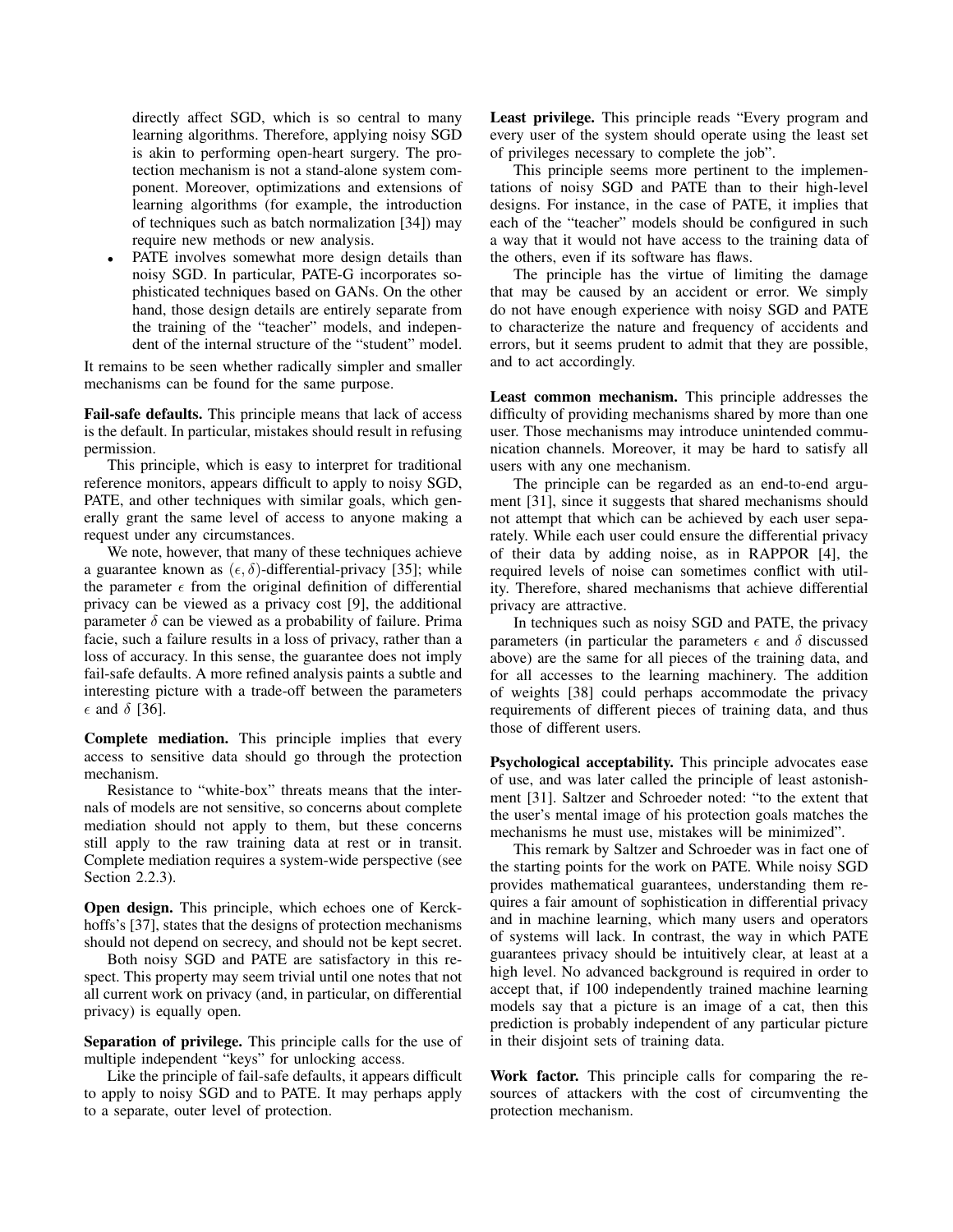The "white-box" threat model is helpful in simplifying work-factor considerations. The privacy guarantees for noisy SGD and PATE benefit from the fact that attackers need not be limited to any particular number of queries at inference time.

Compromise recording. The final principle suggests that it is advantageous to be able to detect and report any failures of protection.

As noted above,  $(\epsilon, \delta)$ -differential-privacy includes the possibility of failures. In our setting, it allows for the possibility that noisy SGD and PATE plainly reveal one or a few pieces of the training data that they should safeguard. No detection or reporting of such failures has been contemplated. The seriousness of this problem seems open to debate, as it may be a shortcoming of the theory, rather than of the algorithms.

#### 6. Conclusion

The current, vibrant research on privacy is developing sophisticated concepts and techniques that apply, in particular, to cutting-edge machine learning systems. Noisy SGD and PATE, which this note reviews, aim to contribute to this line of work. Looking beyond the core algorithms, it is important to understand how these algorithms fit into systems and society. Economy of mechanism, psychological acceptability, and other fundamental principles should continue to inform the design and analysis of the machinery that aims to protect privacy.

#### Acknowledgments

We are grateful to Mike Schroeder for discussions on the matter of this note and for comments on a draft.

## References

- [1] J. H. Saltzer and M. D. Schroeder, "The protection of information in computer systems," *Proceedings of the IEEE*, vol. 63, no. 9, pp. 1278–1308, 1975. [Online]. Available: http://dx.doi.org/10.1109/ PROC.1975.9939
- [2] W. H. Ware, "Security and privacy: Similarities and differences," in *Proceedings of the April 18-20, 1967, Spring Joint Computer Conference*, ser. AFIPS '67 (Spring). ACM, 1967, pp. 287–290. [Online]. Available: http://doi.acm.org/10.1145/1465482.1465525
- [3] R. Turn and W. H. Ware, "Privacy and security in computer systems," Jan. 1975. [Online]. Available: https://www.rand.org/content/dam/ rand/pubs/papers/2008/P5361.pdf
- [4] Ú. Erlingsson, V. Pihur, and A. Korolova, "RAPPOR: randomized aggregatable privacy-preserving ordinal response," in *Proceedings of the 21st ACM SIGSAC Conference on Computer and Communications Security*. ACM, 2014, pp. 1054–1067. [Online]. Available: http://doi.acm.org/10.1145/2660267.2660348
- [5] M. Abadi, A. Chu, I. J. Goodfellow, H. B. McMahan, I. Mironov, K. Talwar, and L. Zhang, "Deep learning with differential privacy," in *Proceedings of the 23rd ACM SIGSAC Conference on Computer and Communications Security*, 2016, pp. 308–318. [Online]. Available: http://doi.acm.org/10.1145/2976749.2978318
- [6] N. Papernot, M. Abadi, Ú. Erlingsson, I. J. Goodfellow, and K. Talwar, "Semi-supervised knowledge transfer for deep learning from private training data," *CoRR*, vol. abs/1610.05755, 2016, presented at the 5th International Conference on Learning Representations, 2017. [Online]. Available: http://arxiv.org/abs/1610.05755
- [7] Y. LeCun, Y. Bengio, and G. Hinton, "Deep learning," *Nature*, vol. 521, pp. 436–444, 2015.
- [8] I. Goodfellow, Y. Bengio, and A. Courville, *Deep Learning*. MIT Press, 2016. [Online]. Available: http://www.deeplearningbook.org
- [9] C. Dwork, F. McSherry, K. Nissim, and A. D. Smith, "Calibrating noise to sensitivity in private data analysis," in *Theory of Cryptography, Third Theory of Cryptography Conference, TCC 2006*, 2006, pp. 265–284. [Online]. Available: http://dx.doi.org/10. 1007/11681878 14
- [10] C. Dwork, "A firm foundation for private data analysis," *Commun. ACM*, vol. 54, no. 1, pp. 86–95, Jan. 2011. [Online]. Available: http://doi.acm.org/10.1145/1866739.1866758
- [11] S. P. Kasiviswanathan, H. K. Lee, K. Nissim, S. Raskhodnikova, and A. D. Smith, "What can we learn privately?" *SIAM J. Comput.*, vol. 40, no. 3, pp. 793–826, 2011. [Online]. Available: http://dx.doi.org/10.1137/090756090
- [12] K. Chaudhuri, C. Monteleoni, and A. D. Sarwate, "Differentially private empirical risk minimization," *J. Machine Learning Research*, vol. 12, pp. 1069–1109, 2011.
- [13] D. Kifer, A. D. Smith, and A. Thakurta, "Private convex optimization for empirical risk minimization with applications to high-dimensional regression," in *Proceedings of the 25th Annual Conference on Learning Theory*, 2012, pp. 25.1–25.40. [Online]. Available: http://www.jmlr.org/proceedings/papers/v23/kifer12/kifer12.pdf
- [14] S. Song, K. Chaudhuri, and A. Sarwate, "Stochastic gradient descent with differentially private updates," in *GlobalSIP Conference*, 2013.
- [15] R. Bassily, A. D. Smith, and A. Thakurta, "Private empirical risk minimization: Efficient algorithms and tight error bounds," in *Proceedings of the 55th IEEE Annual Symposium on Foundations of Computer Science*. IEEE, 2014, pp. 464–473. [Online]. Available: http://dx.doi.org/10.1109/FOCS.2014.56
- [16] R. Shokri and V. Shmatikov, "Privacy-preserving deep learning," in *Proceedings of the 22nd ACM SIGSAC Conference on Computer and Communications Security*. ACM, 2015, pp. 1310–1321. [Online]. Available: http://doi.acm.org/10.1145/2810103.2813687
- [17] J. Hamm, Y. Cao, and M. Belkin, "Learning privately from multiparty data," in *Proceedings of the 33nd International Conference on Machine Learning, ICML 2016*, 2016, pp. 555–563. [Online]. Available: http://jmlr.org/proceedings/papers/v48/hamm16.html
- [18] X. Wu, A. Kumar, K. Chaudhuri, S. Jha, and J. F. Naughton, "Differentially private stochastic gradient descent for in-RDBMS analytics," *CoRR*, vol. abs/1606.04722, 2016. [Online]. Available: http://arxiv.org/abs/1606.04722
- [19] I. Mironov, "On significance of the least significant bits for differential privacy," in *Proceedings of the 19th ACM SIGSAC Conference on Computer and Communications Security*. ACM, 2012, pp. 650–661. [Online]. Available: http://doi.acm.org/10.1145/2382196.2382264
- [20] M. Fredrikson, S. Jha, and T. Ristenpart, "Model inversion attacks that exploit confidence information and basic countermeasures," in *Proceedings of the 22nd ACM SIGSAC Conference on Computer and Communications Security*. ACM, 2015, pp. 1322–1333. [Online]. Available: http://doi.acm.org/10.1145/2810103.2813677
- [21] R. Shokri, M. Stronati, and V. Shmatikov, "Membership inference attacks against machine learning models," *CoRR*, vol. abs/1610.05820, 2016. [Online]. Available: http://arxiv.org/abs/1610.05820
- [22] B. W. Lampson, "Protection," *Operating Systems Review*, vol. 8, no. 1, pp. 18–24, 1974. [Online]. Available: http://doi.acm.org/10. 1145/775265.775268